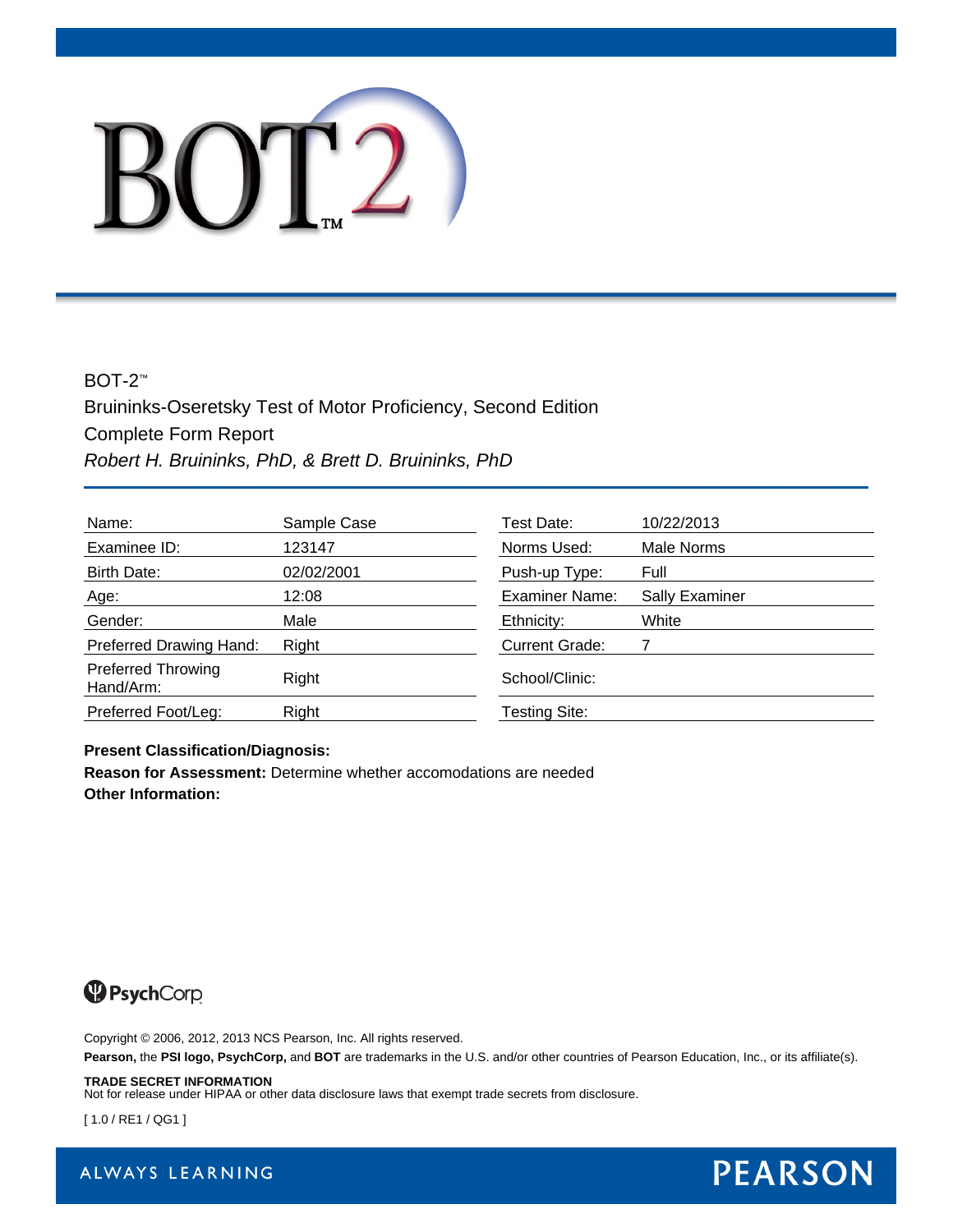# **MOTOR SCORE SUMMARY**

#### **Male Norms**

|                                |                                              |                              |                                 | <b>Confidence</b><br>Interval: 90% |                 |                           |                          |                                         |
|--------------------------------|----------------------------------------------|------------------------------|---------------------------------|------------------------------------|-----------------|---------------------------|--------------------------|-----------------------------------------|
| <b>Subtest/Composite</b>       | <b>Total</b><br><b>Point</b><br><b>Score</b> | <b>Scale</b><br><b>Score</b> | <b>Standard</b><br><b>Score</b> | <b>Band</b>                        | <b>Interval</b> | <b>Percentile</b><br>Rank | Age<br><b>Equivalent</b> | <b>Descriptive</b><br><b>Categories</b> |
| Fine Motor Precision           | 40                                           | 17                           |                                 | ± 3                                | $14 - 20$       |                           | 12:0-12:5                | Average                                 |
| Fine Motor Integration         | 40                                           | 22                           |                                 | ± 3                                | $19 - 25$       |                           | 15:0-15:5                | Above<br>Average                        |
| <b>Fine Manual Control</b>     | Sum = $39**$                                 |                              | 61                              | ± 5                                | $56 - 66$       | 86                        |                          | Above<br>Average                        |
| Manual Dexterity               | 13                                           | 3                            |                                 | ± 4                                | $1 - 7$         |                           | 4:10-4:11                | <b>Well-Below</b><br>Average            |
| <b>Upper-Limb Coordination</b> | 17                                           | 5                            |                                 | ± 3                                | $2 - 8$         |                           | $5:10-5:11$              | <b>Well-Below</b><br>Average            |
| <b>Manual Coordination</b>     | Sum = $8**$                                  |                              | 27                              | ± 6                                | $21 - 33$       | 1                         |                          | Well-Below<br>Average                   |
| <b>Fine Motor Composite</b>    | Sum = $47**$                                 |                              | 39                              | ± 5                                | $34 - 44$       | 14                        |                          | <b>Below</b><br>Average                 |
| <b>Bilateral Coordination</b>  | 18                                           | $\overline{7}$               |                                 | ± 2                                | $5 - 9$         |                           | $7:3 - 7:5$              | <b>Below</b><br>Average                 |
| Balance                        | 35                                           | 17                           |                                 | ± 3                                | $14 - 20$       |                           | 16:6-16:11               | Average                                 |
| <b>Body Coordination</b>       | Sum = $24$ **                                |                              | 40                              | ± 4                                | $36 - 44$       | 16                        |                          | <b>Below</b><br>Average                 |
| <b>Running Speed Agility</b>   | 15                                           | 4                            |                                 | ± 3                                | $1 - 7$         |                           | $4:6 - 4:7$              | <b>Well-Below</b><br>Average            |
| Strength (Full Push-ups)       | 13                                           | 6                            |                                 | ± 4                                | $2 - 10$        |                           | $6:0-6:2$                | <b>Below</b><br>Average                 |
| <b>Strength and Agility</b>    | Sum = $10**$                                 |                              | 31                              | ± 5                                | $26 - 36$       | 3                         |                          | <b>Below</b><br>Average                 |
| <b>Gross Motor Composite</b>   | Sum = $34$ **                                |                              | 33                              | ± 4                                | $29 - 37$       | 5                         |                          | <b>Below</b><br>Average                 |
| <b>Total Motor Composite</b>   | Sum = $159 *$                                |                              | 36                              | ± 4                                | $32 - 40$       | 8                         |                          | <b>Below</b><br>Average                 |

*\* Represents the sum of the composite standard scores for Fine Manual Control, Manual Coordination, Body Coordination, and Strength and Agility*

*\*\* Represents the sum of the subtest scale scores for the subtests that make up the composite*

*\*\*\* Caution is required when interpreting this age equivalent.*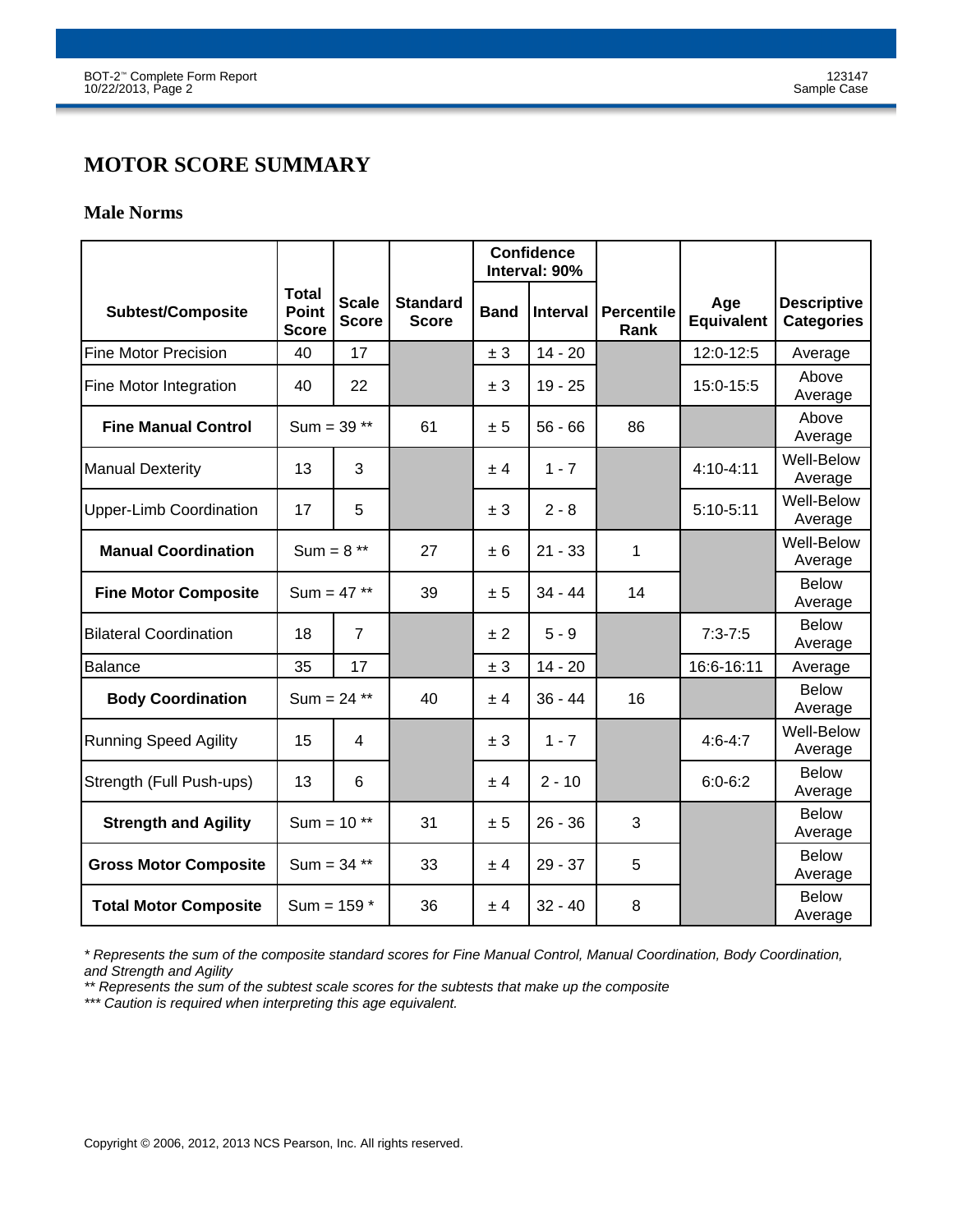# **COMPOSITE PAIRWISE COMPARISONS**

| <b>Composite Comparisons</b>               | <b>Standard</b><br><b>Score</b><br><b>Difference</b> | <b>Statistical</b><br><b>Significance</b><br>Level | <b>Frequency of</b><br><b>Difference</b> |
|--------------------------------------------|------------------------------------------------------|----------------------------------------------------|------------------------------------------|
| IFine Manual Control > Manual Coordination | 34                                                   | $-.01$                                             | $1\%$                                    |
| Fine Manual Control > Body Coordination    | 21                                                   | $-.01$                                             | $<$ 5%                                   |
| Fine Manual Control > Strength and Agility | 30                                                   | $-.01$                                             | 1%                                       |
| Manual Coordination < Body Coordination    | 13                                                   | $-.01$                                             | ΝI                                       |
| Manual Coordination < Strength and Agility | 4                                                    | <b>NS</b>                                          | ΝI                                       |
| Body Coordination > Strength and Agility   | 9                                                    | $-.05$                                             | N <sub>l</sub>                           |

*NS = Not Significant*

*NI = Not Infrequent*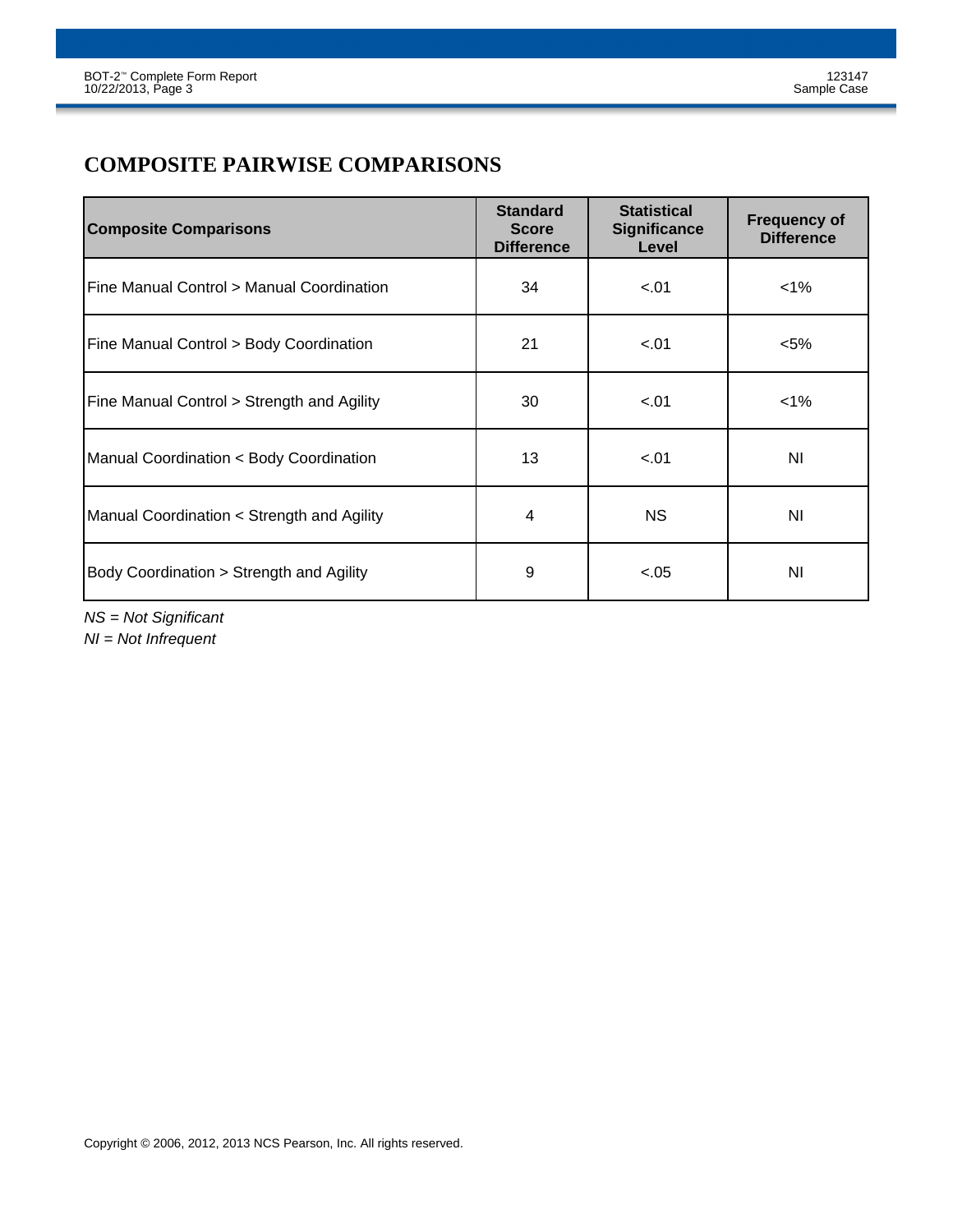# **SUBTEST PAIRWISE COMPARISONS**

| <b>Subtest Comparisons</b>                           | <b>Scale Score</b><br><b>Difference</b> | <b>Statistical</b><br><b>Significance</b><br>Level | <b>Frequency of</b><br><b>Difference</b> |
|------------------------------------------------------|-----------------------------------------|----------------------------------------------------|------------------------------------------|
| Fine Motor Precision < Fine Motor Integration        | 5                                       | $-.05$                                             | N <sub>l</sub>                           |
| Fine Motor Precision > Manual Dexterity              | 14                                      | $-.01$                                             | $< 1\%$                                  |
| Fine Motor Precision > Bilateral Coordination        | 10                                      | $-.01$                                             | $< 5\%$                                  |
| Fine Motor Precision = Balance                       | $\mathbf 0$                             | <b>NS</b>                                          | N <sub>l</sub>                           |
| Fine Motor Precision > Running Speed and Agility     | 13                                      | $-.01$                                             | $< 5\%$                                  |
| Fine Motor Precision > Upper-Limb Coordination       | 12                                      | $-.01$                                             | $< 5\%$                                  |
| Fine Motor Precision > Strength (Full Push-ups)      | 11                                      | $-.01$                                             | $< 5\%$                                  |
| Fine Motor Integration > Manual Dexterity            | 19                                      | $-.01$                                             | $< 1\%$                                  |
| Fine Motor Integration > Bilateral Coordination      | 15                                      | $-.01$                                             | 1%                                       |
| Fine Motor Integration > Balance                     | 5                                       | $-.05$                                             | N <sub>l</sub>                           |
| Fine Motor Integration > Running Speed and Agility   | 18                                      | $-.01$                                             | 1%                                       |
| Fine Motor Integration > Upper-Limb Coordination     | 17                                      | $-.01$                                             | $< 1\%$                                  |
| Fine Motor Integration > Strength (Full Push-ups)    | 16                                      | $-.01$                                             | 1%                                       |
| Manual Dexterity < Bilateral Coordination            | $\overline{4}$                          | <b>NS</b>                                          | N <sub>l</sub>                           |
| Manual Dexterity < Balance                           | 14                                      | $-.01$                                             | $< 5\%$                                  |
| Manual Dexterity < Running Speed and Agility         | $\mathbf{1}$                            | <b>NS</b>                                          | N <sub>l</sub>                           |
| Manual Dexterity < Upper-Limb Coordination           | $\overline{2}$                          | <b>NS</b>                                          | N <sub>l</sub>                           |
| Manual Dexterity < Strength (Full Push-ups)          | 3                                       | <b>NS</b>                                          | N <sub>l</sub>                           |
| <b>Bilateral Coordination &lt; Balance</b>           | 10                                      | $-.01$                                             | < 10%                                    |
| Bilateral Coordination > Running Speed and Agility   | 3                                       | <b>NS</b>                                          | N <sub>l</sub>                           |
| Bilateral Coordination > Upper-Limb Coordination     | $\overline{2}$                          | <b>NS</b>                                          | N <sub>l</sub>                           |
| Bilateral Coordination > Strength (Full Push-ups)    | $\mathbf{1}$                            | <b>NS</b>                                          | N <sub>l</sub>                           |
| Balance > Running Speed and Agility                  | 13                                      | $-.01$                                             | < 5%                                     |
| Balance > Upper-Limb Coordination                    | 12                                      | $-.01$                                             | $< 1\%$                                  |
| Balance > Strength (Full Push-ups)                   | 11                                      | $-.01$                                             | $< 5\%$                                  |
| Running Speed and Agility < Upper-Limb Coordination  | $\mathbf{1}$                            | <b>NS</b>                                          | N <sub>l</sub>                           |
| Running Speed and Agility < Strength (Full Push-ups) | $\overline{2}$                          | <b>NS</b>                                          | N <sub>l</sub>                           |
| Upper-Limb Coordination < Strength (Full Push-ups)   | 1                                       | <b>NS</b>                                          | N <sub>l</sub>                           |

*NS = Not Significant*

*NI = Not Infrequent*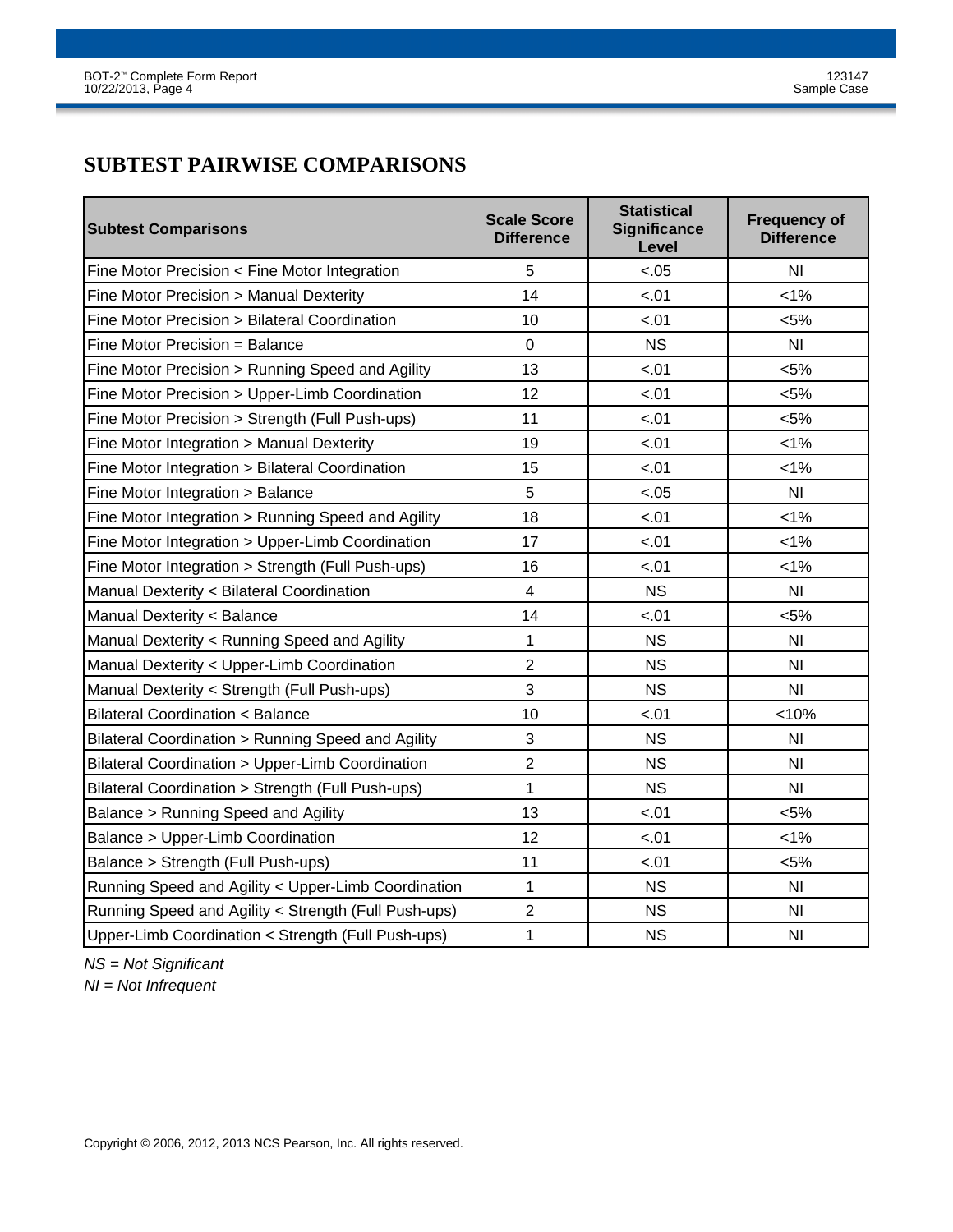BOT-2™ Complete Form Report 123147 10/22/2013, Page 5 Sample Case

| <b>SCORE PROFILE</b>                |                                                   |                       |                         |                |                  |                            |
|-------------------------------------|---------------------------------------------------|-----------------------|-------------------------|----------------|------------------|----------------------------|
|                                     |                                                   |                       |                         |                |                  |                            |
|                                     |                                                   |                       |                         |                |                  |                            |
|                                     |                                                   |                       |                         |                |                  |                            |
| 90% Confidence Level                |                                                   | $-3SD$                | $-2SD$<br>$-1$ \$D      |                | $+15D$           | $+3SD$<br>$+4SD$<br>$+2SD$ |
| <b>Composite Score Profile</b>      |                                                   | Well-Below<br>Average | <b>Below</b><br>Average | Average        | Above<br>Average | Well-Above<br>Average      |
| <b>Total Motor</b><br>Composite     | Conf.<br>Std.<br>Int.<br>Score<br>36<br>$32 - 40$ | 20                    | 30<br>40                | 50             | 60               | 80<br>70<br>90             |
| <b>Fine Manual</b><br>Control       | 61<br>$56 - 66$                                   |                       |                         |                |                  |                            |
| Manual<br>Coordination              | $21 - 33$<br>27                                   |                       |                         |                |                  |                            |
| <b>Body</b><br>Coordination         | 40<br>$36 - 44$                                   |                       |                         |                |                  |                            |
| Strength and<br>Agility             | 31<br>$26 - 36$                                   |                       |                         |                |                  |                            |
| Fine Motor<br>Composite             | 39<br>$34 - 44$                                   |                       |                         |                |                  |                            |
| <b>Gross Motor</b><br>Composite     | 33<br>$29 - 37$                                   |                       |                         |                |                  |                            |
| <b>Subtest Score Profile</b>        |                                                   |                       |                         |                |                  |                            |
|                                     | Conf.<br>Scale<br>Score<br>Int.                   | $\mathbf{1}$          | 1/0                     | 1 <sub>5</sub> | 20               | 30<br>25                   |
| Fine Motor<br>Precision             | $14 - 20$<br>17                                   |                       |                         |                |                  |                            |
| Fine Motor<br>Integration           | $19 - 25$<br>22                                   |                       |                         |                |                  |                            |
| Manual<br>Dexterity                 | $1 - 7$<br>$\ensuremath{\mathsf{3}}$              |                       |                         |                |                  |                            |
| Upper-Limb<br>Coordination          | $2 - 8$<br>$\sqrt{5}$                             |                       |                         |                |                  |                            |
| <b>Bilateral</b><br>Coordination    | $\boldsymbol{7}$<br>$5 - 9$                       |                       |                         |                |                  |                            |
| <b>Balance</b>                      | $14 - 20$<br>17                                   |                       |                         |                |                  |                            |
| <b>Running Speed</b><br>and Agility | $1 - 7$<br>4                                      |                       |                         |                |                  |                            |
| Strength<br>(Full Push-ups)         | $\,6\,$<br>$2 - 10$                               |                       |                         |                |                  |                            |
|                                     |                                                   |                       |                         |                |                  |                            |

Copyright © 2006, 2012, 2013 NCS Pearson, Inc. All rights reserved.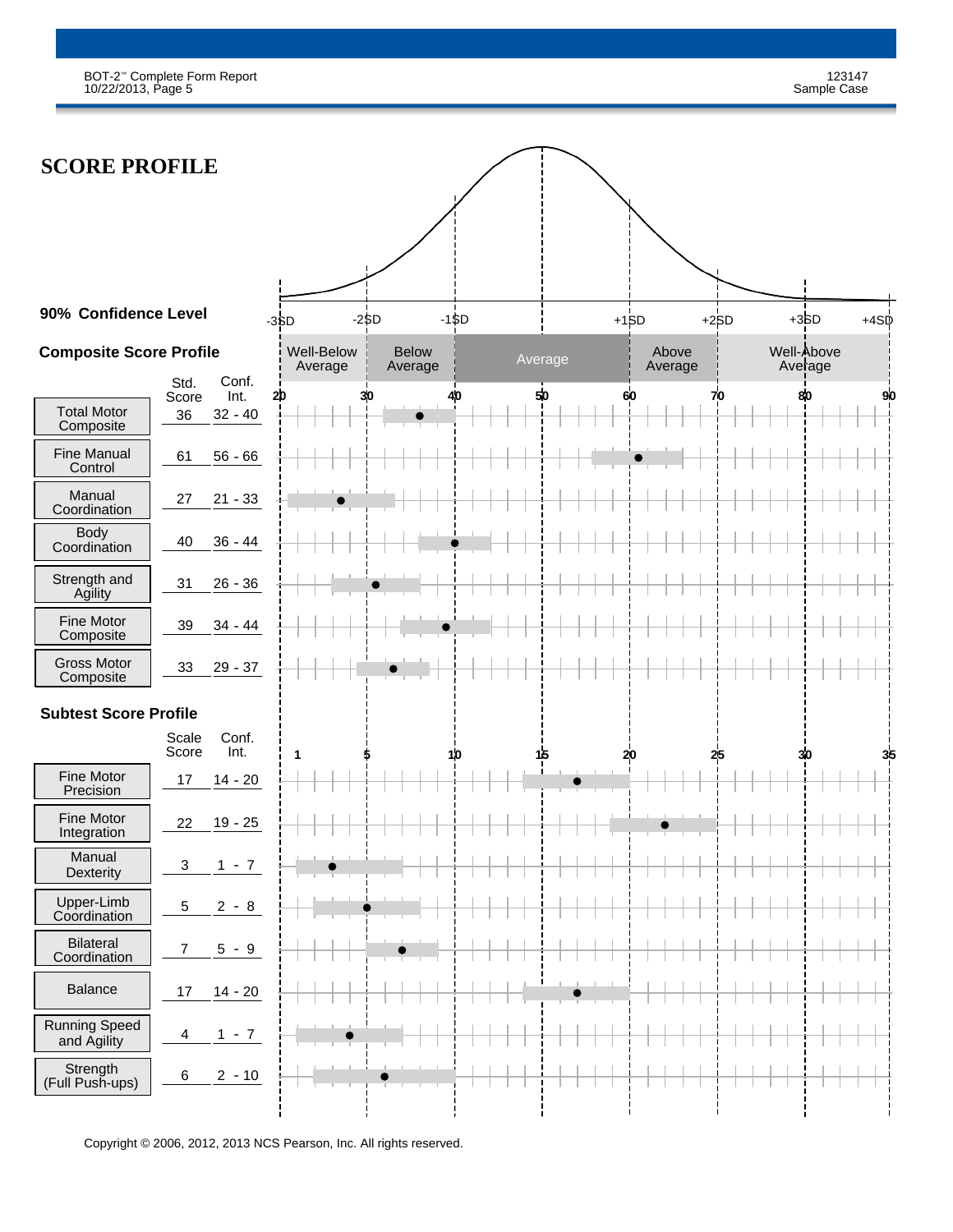## **NARRATIVE REPORT**

The *Bruininks-Oseretsky Test of Motor Proficiency,* Second Edition (BOT-2) is an individually administered test that uses engaging, goal-directed activities to measure a wide array of motor skills in individuals ages 4 through 21. The BOT-2 uses a subtest and composite structure that highlights motor performance in the broad functional areas of stability, mobility, strength, coordination, and object manipulation. This report will discuss four motor-area composites, each comprising two of the eight BOT-2 subtests, and a Total Motor Composite, which comprises the four composites and provides the most reliable measure of overall motor proficiency.

The BOT-2 provides several types of derived scores that will assist you in interpreting performance and communicating results to parents and other practitioners. Scale scores (mean  $= 15$ , standard deviation  $=$ 5), confidence intervals, age equivalents, and descriptive categories are used to describe subtest performance. Standard scores (mean  $= 50$ , standard deviation  $= 10$ ), confidence intervals, percentile ranks, and descriptive categories are used to describe composite and Short Form performance.

Sample Case was administered the Complete Form of the BOT-2 by Sally Examiner. Sample's age was 12 years 8 months on the assessment date of 10/22/2013. This report describes Sample's motor proficiency in relation to a representative national sample of males his age, as well as an analysis of Sample's personal strengths and weaknesses in the four motor-areas and a description of his performance level on each subtest.

During the testing session, his attention was observed to be Good, his fluidity of movement was Good, his effort was Excellent, and his understanding of the activities was Excellent.

Sample's scores on the Total Motor Composite, four motor-area composites, and eight subtests are presented below. When a standard score or a scale score is reported, the corresponding 90% confidence interval is presented in parentheses.

#### **Total Motor Composite**

Sample's Total Motor Composite standard score of 36 (32-40) summarizes his overall motor proficiency. His standard score is considered Below Average and corresponds to a percentile rank of 8, which means that Sample's standard score is higher than 8% of the population of males his age in the norm sample.

The four motor-area composite standard scores, discussed below, range from 27 on Manual Coordination to 61 on Fine Manual Control. The wide range of scores indicates that important differences in Sample's motor proficiency among the four motor-area composites are likely and should be taken into consideration when diagnosing motor impairment and developing motor-training programs.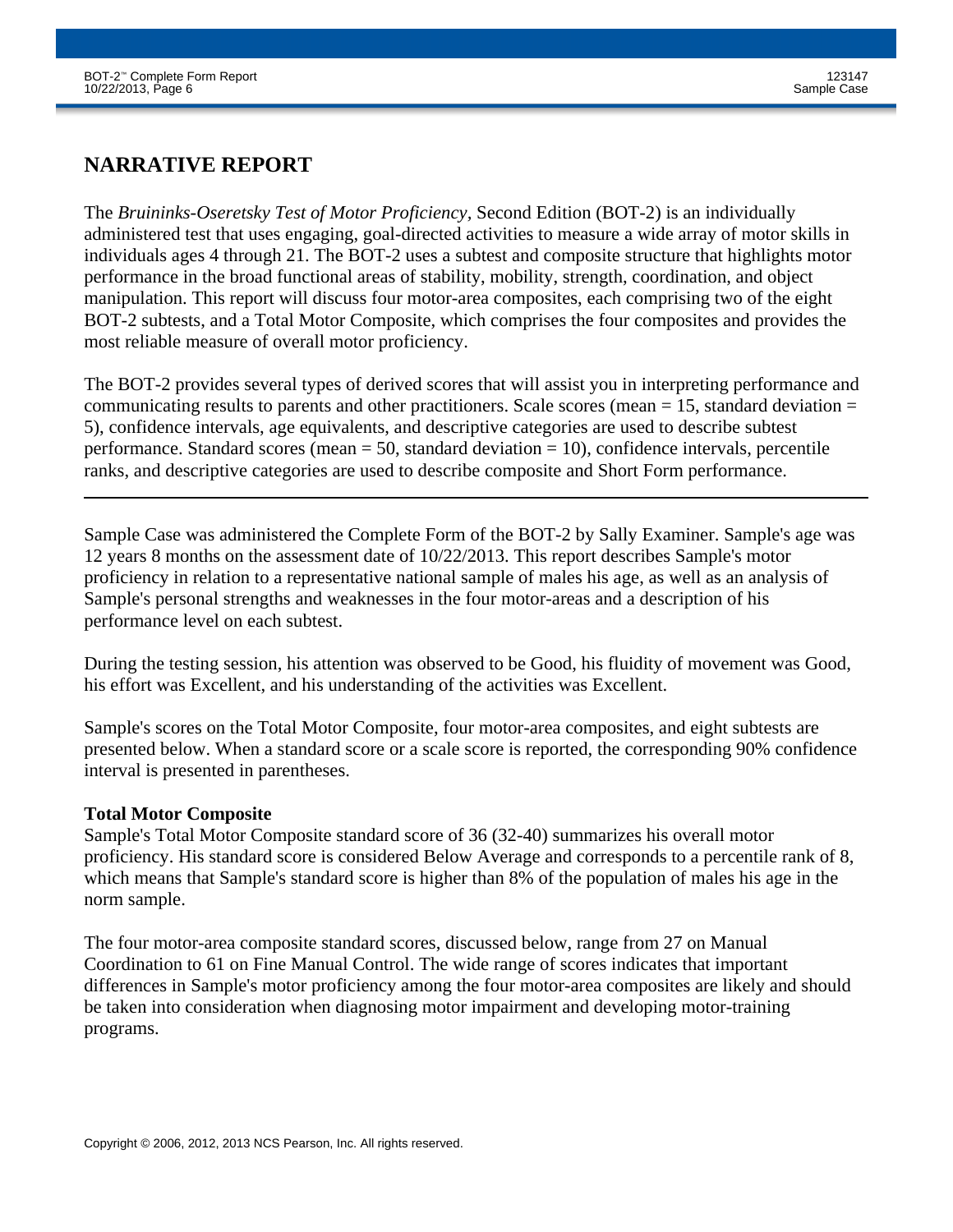#### **Fine Manual Control**

This motor-area composite measures control and coordination of the distal musculature of the hands and fingers, especially for grasping, drawing, and cutting. Sample's Fine Manual Control standard score is 61 (56-66), which corresponds to a percentile rank of 86. His performance in this area is Above Average for males his age.

Sample earned a scale score of 17 (14-20) on the Fine Motor Precision subtest and a scale score of 22 (19-25) on the Fine Motor Integration subtest. His Fine Motor Precision scale score falls in the Average range and his Fine Motor Integration scale score falls in the Above Average range. Sample's Fine Motor Integration scale score is significantly greater than his Fine Motor Precision scale score at the <.05 level. However, a difference of this size can be considered common because it occurs in more than 10% of the norm sample.

His Fine Motor Precision age equivalent falls in the range of 12 years 0 month through 12 years 5 month (12:0-12:5), which means that his total point score on this subtest is equal to the average point score earned by males in this age range. His Fine Motor Integration age equivalent falls in the range of 15:0-15:5.

The Fine Motor Precision subtest consists of activities that require precise control of finger and hand movement. The object is to draw, fold, or cut within a specified boundary. Sample's score is consistent with individuals who generally make no errors when drawing a line through a crooked path (3 mm wide, 20 cm long) and are able to remain within a boundary 1 cm wide when cutting out a circle.

The Fine Motor Integration subtest requires the examinee to reproduce drawings of various geometric shapes that range in complexity from a circle to overlapping pencils. Sample's score is consistent with individuals who, when copying from pictures, can accurately draw a variety of geometric shapes such as a triangle and a wavy line, as well as more complex designs such as a five-point star and overlapping pencils.

#### **Manual Coordination**

This motor-area composite measures control and coordination of the arms and hands, especially for object manipulation. Sample's Manual Coordination standard score is 27 (21-33), which corresponds to a percentile rank of 1. His performance in this area is Well-Below Average for males his age.

Sample earned a scale score of 3 (1-7) on the Manual Dexterity subtest and a scale score of 5 (2-8) on the Upper-Limb Coordination subtest. Both scale scores fall in the Well-Below Average range. His Manual Dexterity age equivalent falls in the range of 4:10-4:11 and his Upper-Limb Coordination age equivalent falls in the range of 5:10-5:11. The difference between Sample's scale scores on these subtests is not considered significant.

The Manual Dexterity subtest uses goal-directed activities that involve reaching, grasping, and bimanual coordination with small objects. Emphasis is place on accuracy; however, the items are timed to more precisely differentiate levels of dexterity. Sample's score is consistent with individuals who need to be deliberate and focused when performing goal-directed activities that involve small objects.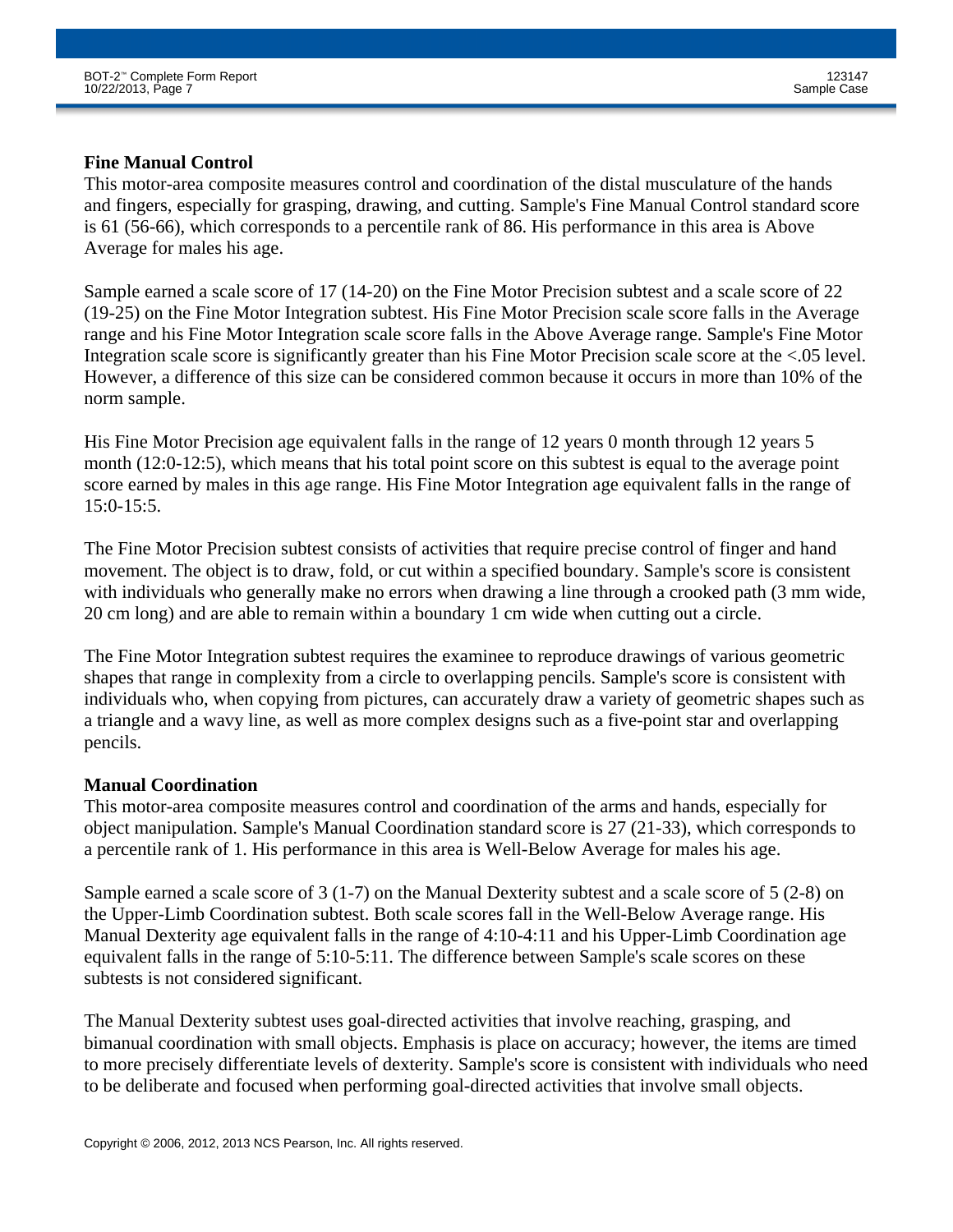Individuals performing at this level can pick up and transfer about 5 to 10 pennies in 15 seconds and can place about 6 to 10 pegs into a pegboard in 15 seconds.

The Upper-Limb Coordination subtest consists of activities designed to measure visual tracking with coordinated arm and hand movement. Sample's score is consistent with individuals who generally can catch a tennis ball that is tossed from 10 feet away about 50% of the time, dribble a tennis ball two to five times, and hit a target with a tennis ball from 10 feet away about 25% of the time.

#### **Body Coordination**

This motor-area composite measures control and coordination of the large musculature that aids in posture and balance. Sample's Body Coordination standard score is 40 (36-44), which corresponds to a percentile rank of 16. His performance in this area is Below Average for males his age.

Sample earned a scale score of 7 (5-9) on the Bilateral Coordination subtest and a scale score of 17 (14-20) on the Balance subtest. His Bilateral Coordination scale score falls in the Below Average range and his Balance scale score falls in the Average range. His Bilateral Coordination age equivalent falls in the range of 7:3-7:5 and his Balance age equivalent falls in the range of 16:6-16:11. Sample's Balance scale score is significantly greater than his Bilateral Coordination scale score at the <.01 level. A difference of this size can be considered uncommon because it occurs in <10% of the norm sample.

The Bilateral Coordination subtest measures the motor skills involved in playing sports and many recreational games. The tasks require body control, and sequential and simultaneous coordination of the upper and lower limbs. Sample's score is consistent with individuals who can perform coordinated arm/hand and leg/foot movements when the limbs on the same sides of the body are synchronized, but have difficulty with coordinated arm/hand and leg/foot movements when the limbs on the opposite sides of the body are synchronized.

The Balance subtest evaluates motor-control skills that are integral for maintaining posture when standing, walking, or reaching. Sample's score is consistent with individuals who can maintain stability in a fixed position standing on one leg on a balance beam when the eyes are open for more than 10 seconds and can likely do so when the eyes are closed for about 5 to 10 seconds.

#### **Strength and Agility**

This motor-area composite measures control and coordination of the large musculature involved in locomotion, especially in recreational and competitive sports. Sample's Strength and Agility standard score is 31 (26-36), which corresponds to a percentile rank of 3. His performance in this area is Below Average for males his age.

Sample earned a scale score of 4 (1-7) on the Running Speed and Agility subtest and a scale score of 6 (2-10) on the Strength subtest. His Running Speed and Agility scale score falls in the Well-Below Average range and his Strength scale score falls in the Below Average range. His Running Speed and Agility age equivalent falls in the range of 4:6-4:7 and his Strength age equivalent falls in the range of 6:0-6:2. The difference between Sample's scale scores on these subtests is not considered significant.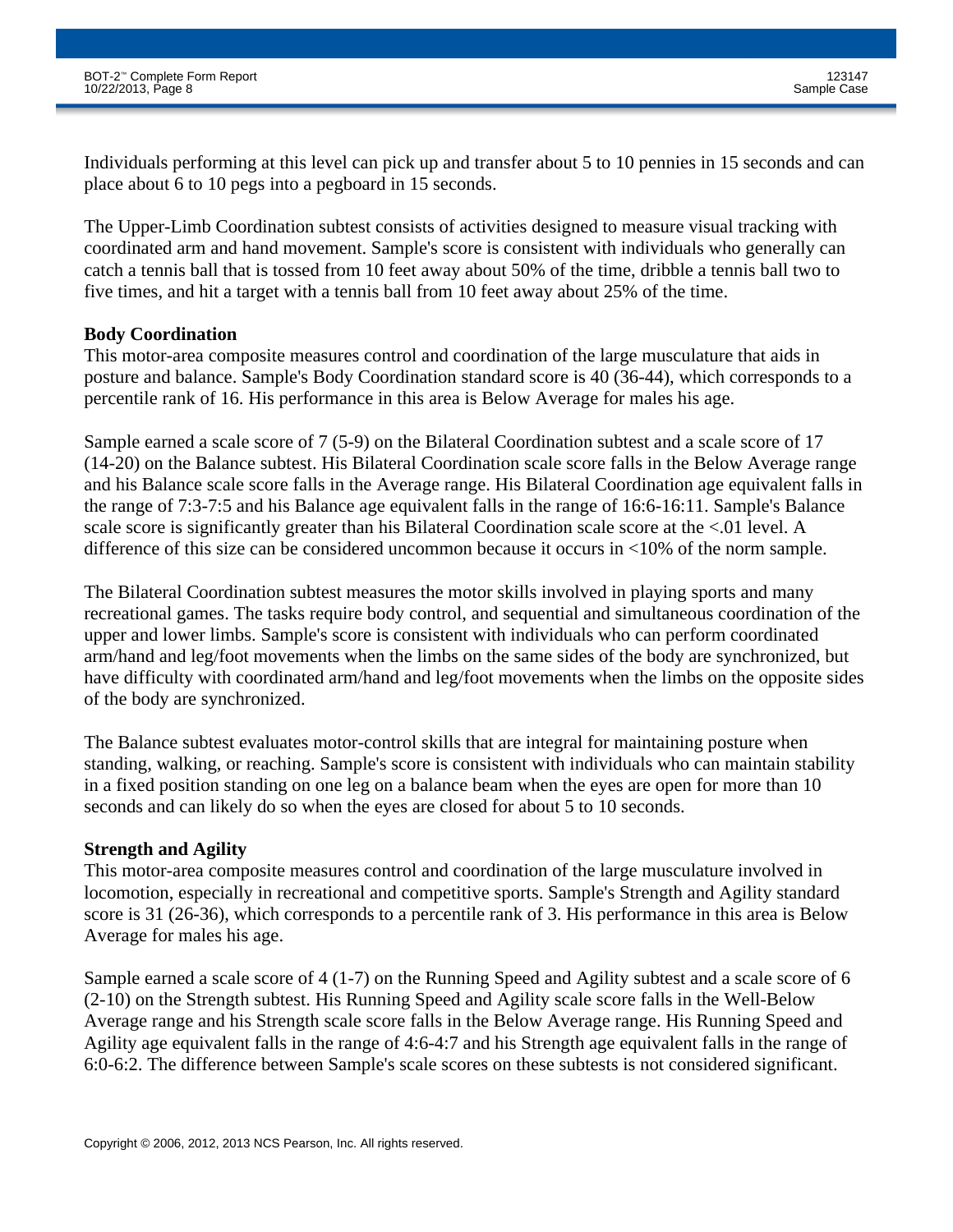The Running Speed and Agility subtest assesses running speed and agility. Sample's score is consistent with individuals who can complete a 100-foot shuttle run course in under 13 seconds and can hop on one leg about 5 to 20 times, but have difficulty hopping on one leg from side to side more than 5 times.

The Strength subtest is designed to measure trunk and upper and lower body strength. Sample's score is consistent with individuals who can complete about 5 to 15 knee push-ups or sit-ups in 30 seconds and can jump forward about 30 to 54 inches from a stationary start.

#### **Motor-Area Composite Comparisons**

Comparison of BOT-2 motor-area composites can provide insight into an examinee's personal strengths and weaknesses.

Sample's performance across the motor-area composites reveals significant differences. The following paragraphs describe the significant differences among Sample's motor-area composite standard scores and the frequency with which the differences occur in the norm sample.

Sample's Fine Manual Control standard score of 61 is significantly greater at the <.01 level than his Manual Coordination standard score of 27. A difference of this size can be considered uncommon because it occurs in <1% of the norm sample.

Sample's Fine Manual Control standard score of 61 is significantly greater at the <.01 level than his Body Coordination standard score of 40. A difference of this size can be considered uncommon because it occurs in <5% of the norm sample.

Sample's Fine Manual Control standard score of 61 is significantly greater at the <.01 level than his Strength and Agility standard score of 31. A difference of this size can be considered uncommon because it occurs in <1% of the norm sample.

Sample's Body Coordination standard score of 40 is significantly greater at the <.01 level than his Manual Coordination standard score of 27. A difference of this size can be considered common because it occurs in more than 10% of the norm sample.

Sample's Body Coordination standard score of 40 is significantly greater at the <.05 level than his Strength and Agility standard score of 31. A difference of this size can be considered common because it occurs in more than 10% of the norm sample.

#### **Personal Strengths and Weaknesses**

A personal strength or weakness is indicated when an examinee's motor-area composite standard score is either substantially higher or substantially lower than his or her other motor-area composite standard scores. For Sample, Fine Manual Control represents a personal strength. Manual Coordination represents a personal weakness.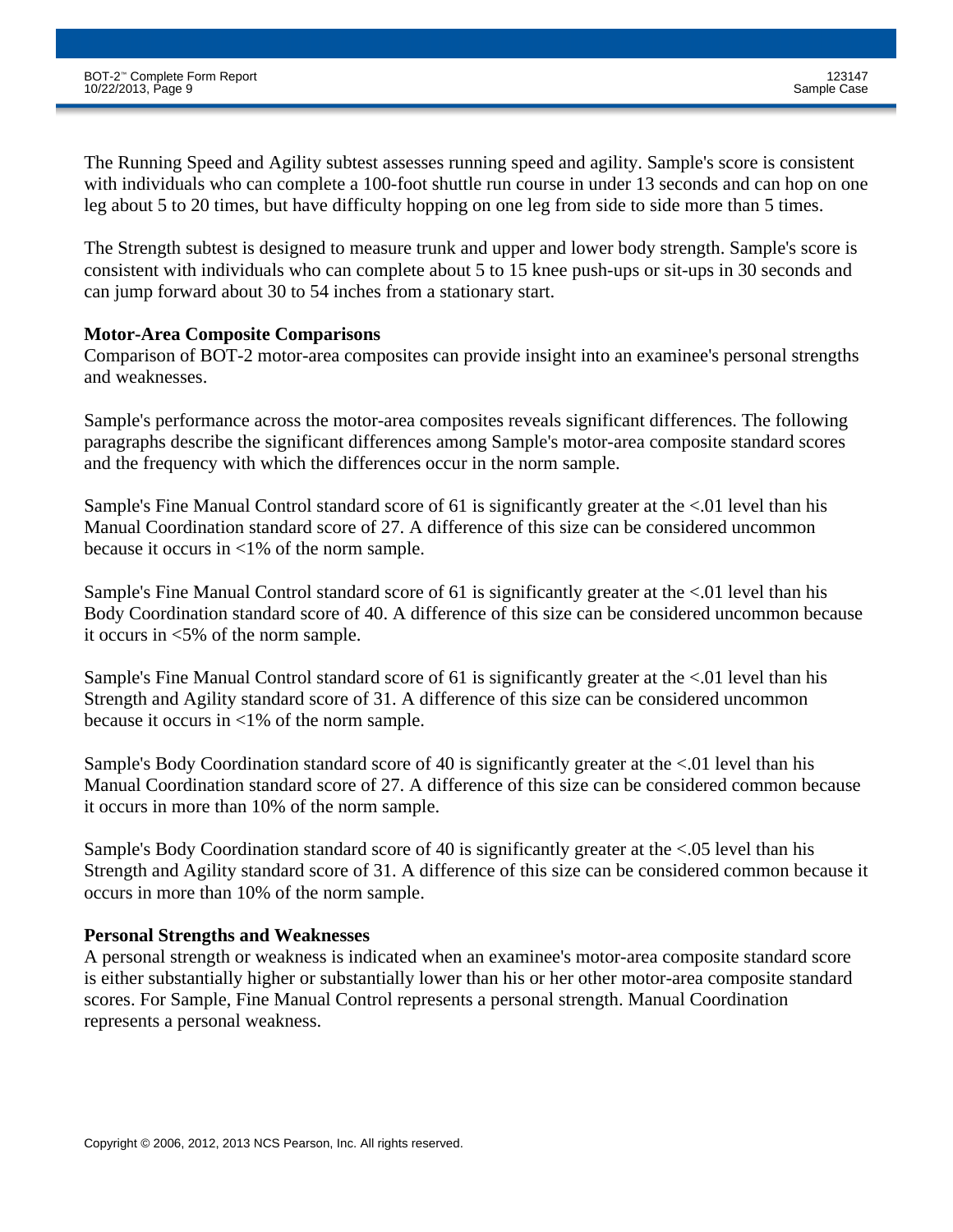## **BACKGROUND AND BEHAVIORAL OBSERVATIONS**

#### **Examinee's Performance Rating**

| Attention:                   | Good      |
|------------------------------|-----------|
| <b>Fluidity of Movement:</b> | Good      |
| Effort:                      | Excellent |
| Understanding:               | Excellent |

#### **Notes & Observations**

#### **End of Report**

NOTE: This and previous pages of this report contain trade secrets and are not to be released in response to requests under HIPAA (or any other data disclosure law that exempts trade secret information from release). Further, release in response to litigation discovery demands should be made only in accordance with your profession's ethical guidelines and under an appropriate protective order.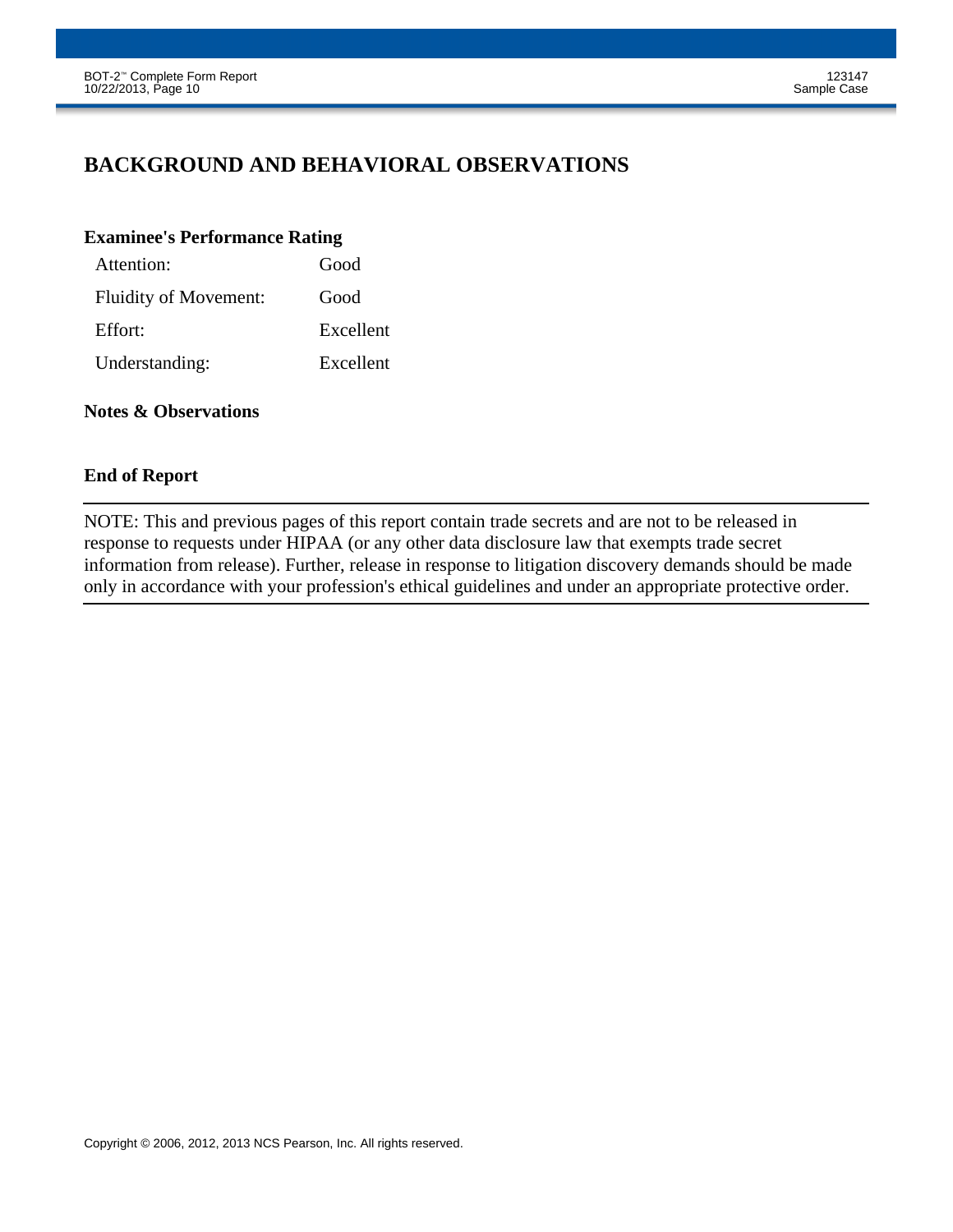## **PARENT/CAREGIVER LETTER**

On 10/22/2013, Sample completed the Bruininks-Oseretsky Test of Motor Proficiency, Second Edition (BOT-2). The BOT-2 measures hand and arm coordination, balance, mobility, and strength using fun activities like drawing shapes, bouncing a ball, standing on a small balance beam, hopping on one foot, and performing sit-ups.

The skills that the BOT-2 measures play an important role in everyday tasks, including drawing and writing, using small objects, walking and running, and participating in recreational and competitive sports. Learning about how an individual performs these tasks helps to identify special needs so that plans can be made to accommodate these needs and develop programs to improve performance.

An individual's performance on the BOT-2 can be described by comparing his scores to the scores obtained by the norm group, a representative sample of individuals from across the United States. One type of score, called the percentile rank, indicates the percentage of individuals from this group who performed at or below a specific score. For example, a percentile rank of 20 indicates that 20% of the group performed at or below that score.

Sample's performance in the following motor skill areas is described below: Fine Manual Control, Manual Coordination, Body Coordination, and Strength and Agility. Because Sample completed all four parts of the BOT-2, a comprehensive score from all four areas called the Total Motor Composite also is reported. Sample's scores were compared to a group of males his age.

Sample's Total Motor Composite score corresponds to a percentile rank of 8, which is considered Below Average for males his age.

Sample's performance on Fine Manual Control, which measures the motor skills involved in writing, drawing, and other tasks requiring a high degree of precision, corresponds to a percentile rank of 86, which is considered Above Average for males his age.

Sample's performance on Manual Coordination, which measures coordination and control of the arms and hands, especially for manipulating small objects and catching, bouncing, and throwing a ball, corresponds to a percentile rank of 1, which is considered Well-Below Average for males his age.

Sample's performance on Body Coordination, which measures control of the large muscles that aide in maintaining posture and balance, corresponds to a percentile rank of 16, which is considered Below Average for males his age.

Sample's performance on Strength and Agility, which measures upper and lower body strength and control of the large muscles used in walking and running, corresponds to a percentile rank of 3, which is considered Below Average for males his age.

More specific areas of motor performance within each assessed motor skills area are also reported. For each of these specific areas, Sample's score is rated well-above average, above average, average, below